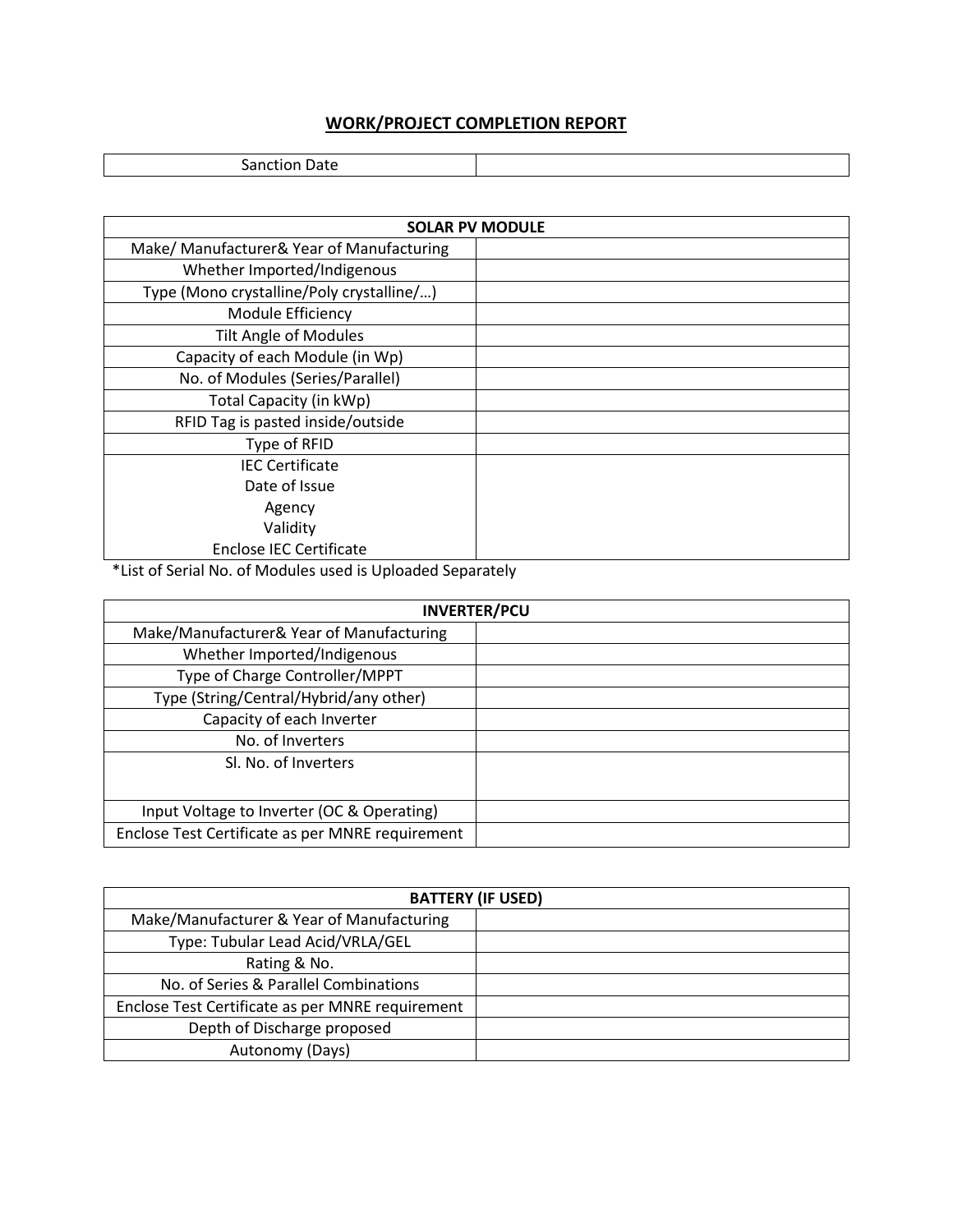| <b>STRUCTURES</b>               |  |
|---------------------------------|--|
| <b>Tracking or Non Tracking</b> |  |
| Indigenous or Imported          |  |
| Invasive or Non Invasive        |  |

| <b>DC CABLES</b>           |  |
|----------------------------|--|
| Make, Size& Type           |  |
| Voltage of Cable           |  |
| Rating                     |  |
| <b>Enclose Certificate</b> |  |

| <b>AC CABLES</b>           |  |
|----------------------------|--|
| Make, Size & Type          |  |
| Voltage of Cable           |  |
| Rating                     |  |
| <b>Enclose Certificate</b> |  |

| <b>DC DISTRIBUTION BOX</b>                  |  |
|---------------------------------------------|--|
| Make &Name                                  |  |
| Serial No.                                  |  |
| DC Surge Protection device                  |  |
| <b>MCB/Isolator Quantity &amp; Capacity</b> |  |
| Certificate                                 |  |

| <b>AC DISTRIBUTION BOX</b>   |  |
|------------------------------|--|
| Make &Name                   |  |
| Serial No.                   |  |
| AC Surge Protection device   |  |
| MCB/MCCB Quantity & Capacity |  |
| Certificate                  |  |

| <b>EARTHING &amp; PROTECTION</b>                |  |
|-------------------------------------------------|--|
| Earth Resistance                                |  |
| Size of Earthing                                |  |
| Whether Earthing provided at 3 Different points |  |
| i.e.                                            |  |
| 1. Modules & DC Surge Arrester                  |  |
| 2. Inverter & AC Surge Arrester                 |  |
| <b>Lightening Arrester</b><br>3.                |  |
| Lightening Arrester (Type)                      |  |